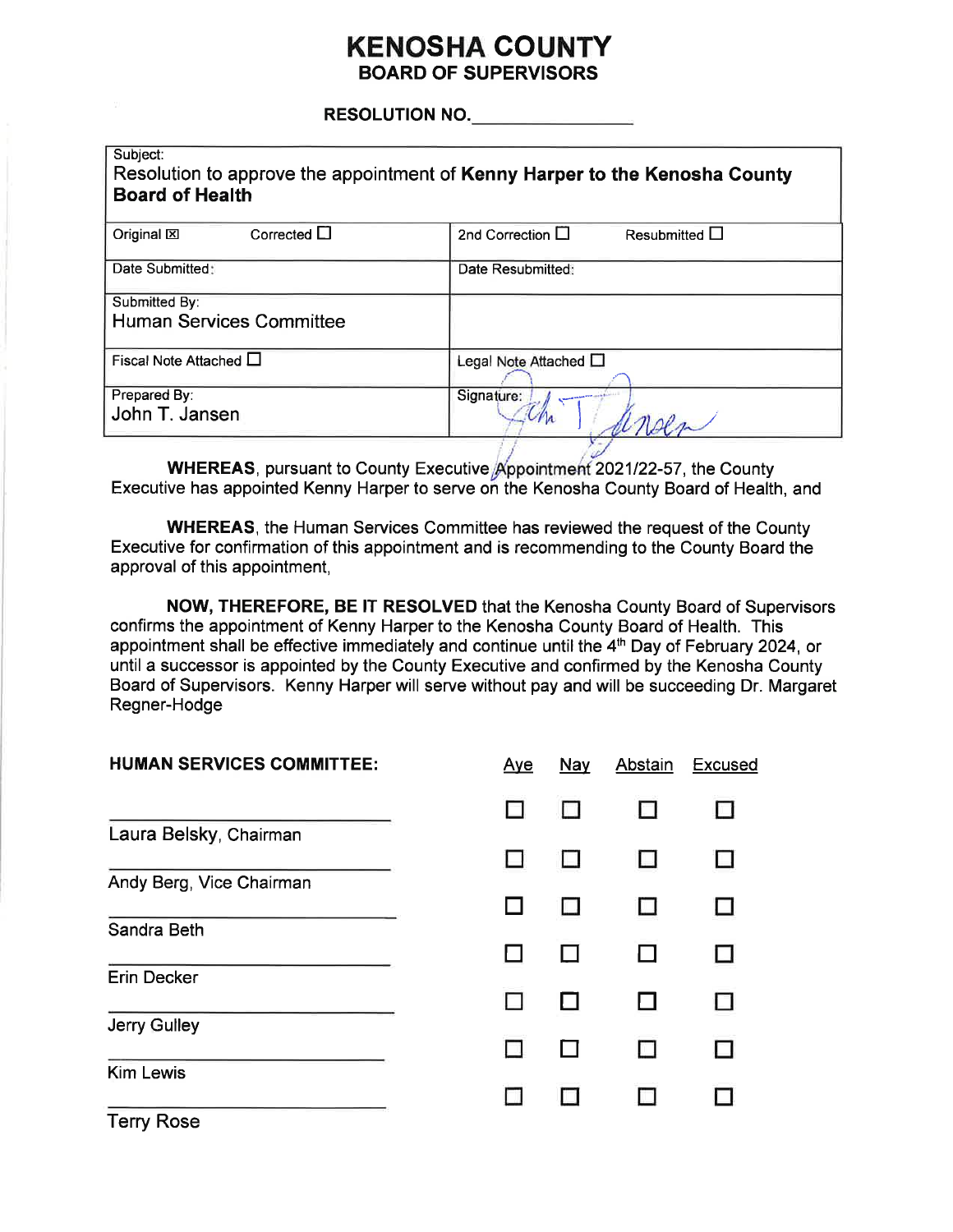

# COUNTY OF KENOSHA

**OFFICE OF THE COUNTY EXECUTIVE** Jim Kreuser, County Executive

 $1010 - 56$ <sup>th</sup> Street, Third Floor Kenosha, Wisconsin 53 140 (262) 6s3-2600 Fax: (262) 653-2817

# ADMINISTRATIVE PROPOSAL

## **COUNTY EXECUTIVE APPOINTMENT 2021/22-57**

### RE: KENOSHA COUNTY BOARD OF HEALTH

TO THE HONORABLE KENOSHA COUNTY BOARD OF SUPERVISORS:

Placing special trust in his/her/their judgment and based upon his/her/their qualifications, I hereby submit to the Honorable Kenosha County Board of Supervisors for its review and approval the name of

> Kenny Harper Kenosha, WI 53142

to serye on the Kenosha County Board of Health, beginning immediately upon confirmation of the County Board and continuing until the  $4<sup>th</sup>$  day of February, 2024, or until a successor is appointed by the County Executive and confirmed by the Kenosha County Board of Supervisors

Kenny Harper will serve without pay.

Kenny Harper will be succeeding Dr. Margaret Regner-Hodge

Respectfully submitted this 27<sup>th</sup> day of January 2022.

/\* I

Jim Kreuser Kenosha County Executive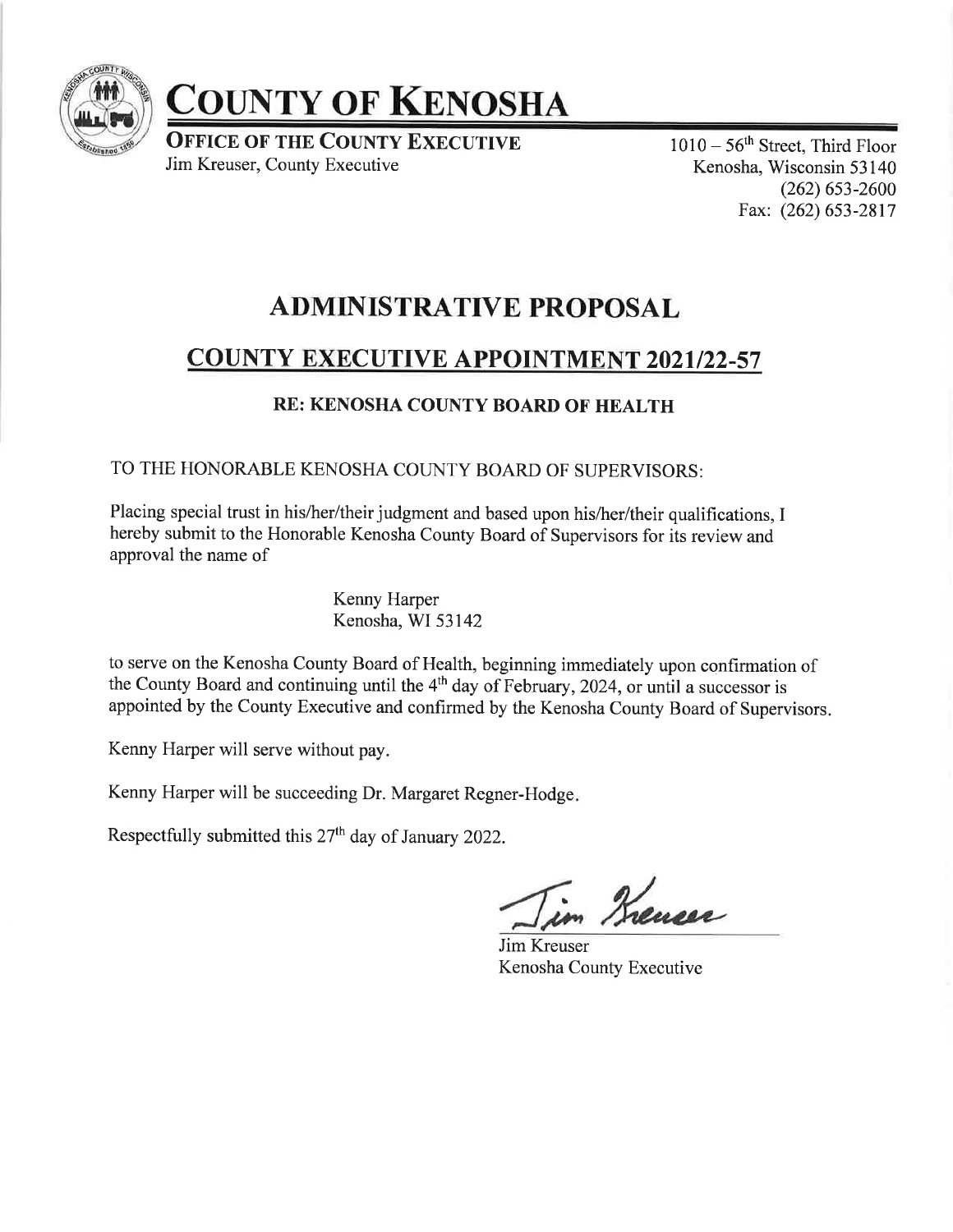#### COUNTY OF KENOSHA OFFICE OF THE COUNTY EXECUTIVE JIM KREUSER

#### APPOINTMENT PROFILE KENOSHA COUNTY COMMISSIONS. COMMITTEES & BOARDS

(Please type or print)

Information marked with an  $*$  will be redacted before this form is publicly posted.

| Name: Kenny |                                | Harper                                                                 |                             |      |
|-------------|--------------------------------|------------------------------------------------------------------------|-----------------------------|------|
|             | First                          | Middle Initial (optional)                                              |                             | Last |
|             | *Residence Address:            |                                                                        |                             |      |
|             |                                | Occupation: Harper Tax & Financial Literacy Group                      | <b>Financial Specialist</b> |      |
|             |                                | Company                                                                | Title                       |      |
|             | *Business Address:             | <u> 1989 - Jan Berlin, Amerikaansk politiker (d. 1989)</u>             |                             |      |
|             |                                | *Telephone Number: Residence                                           | *Business                   |      |
|             | *Daytime Telephone Number:     |                                                                        |                             |      |
|             | *Email Address:                |                                                                        |                             |      |
|             |                                | Name of the Commission, Committee or Board for which you are applying: |                             |      |
|             | Kenosha County Board of Health |                                                                        |                             |      |

Personal Statement: Please indicate why you believe you would be a valuable addition to the Commission, Committee or Board for which you are applying. If more space is needed, please attach a separate sheet.

I believe Kenosha is GREATplace to raise a family & also is a place in need of GREAT change. I will continue help build this community in any I can. This is will be an oppurtunity to be the change that I would like to see.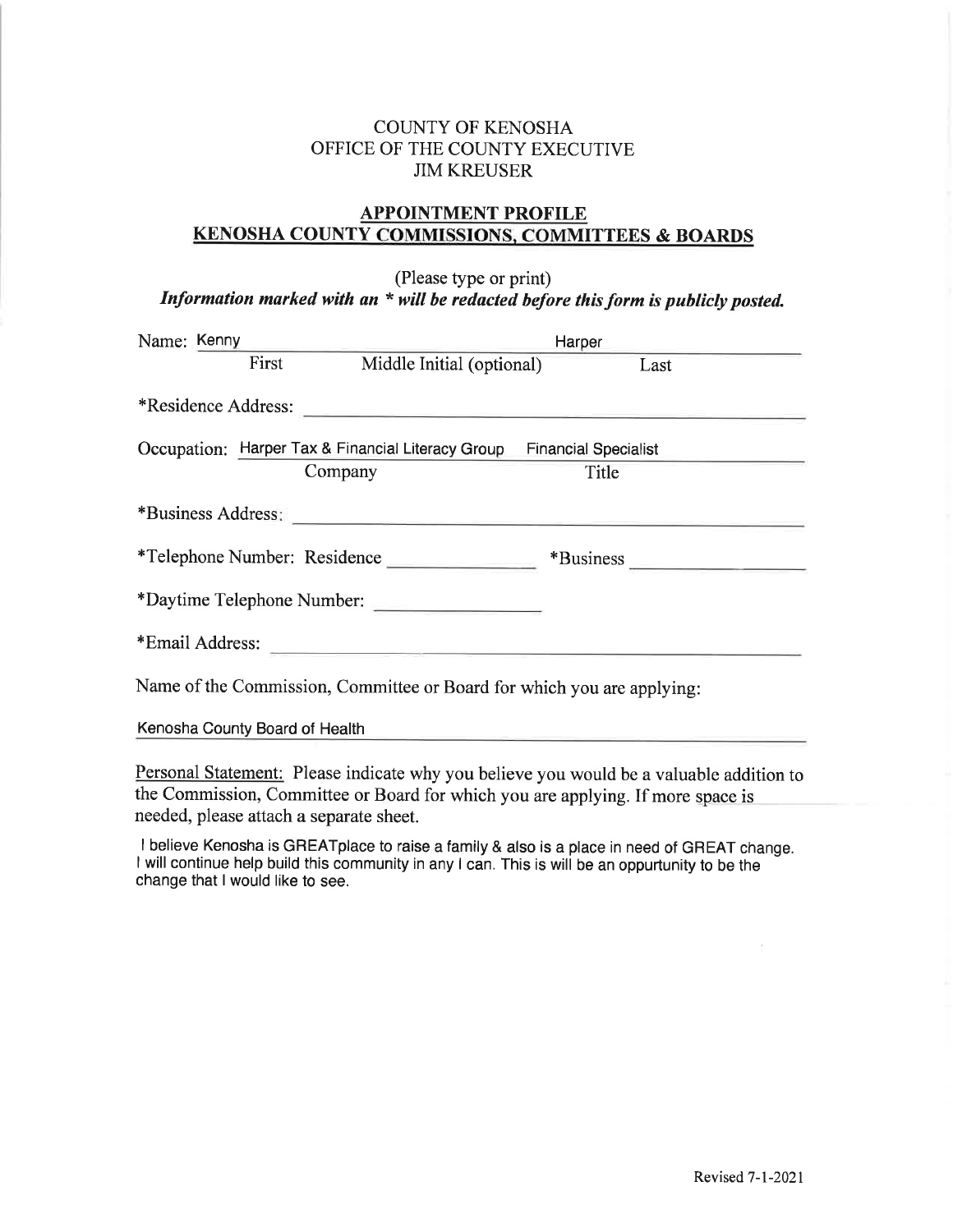Kenosha County Commissions, Committees & Boards Appointment Profile - Page 2

Additional Information:

Nominee's Supervisory District:  $\mathcal{Q}$ 

Special Interests: Indicate organizations or activities in which you have a special interest but may not have been actively involved.

Do you or have you done business with any part of Kenosha County Government in the past 5 years? Yes No  $\vert \psi \vert$  If yes, please attach a detailed explanation.

Affiliations: List affiliations in all service groups, public service organizations, social or chatitable groups, labor, business or professional organization, and indicate if it was a board or staff affiliation.

Uptown Kenosha lNC, Urban League of Racine Kenosha, African American Chamber of Greater **Racine** 

Governmental Services: List services with any governmental unit. N/A

Conflict Of Interest: It would be inappropriate for you, as a current or prospective appointee, to have a member of your immediate family directly involved with any action that may come under the inquiry or advice of the appointed board, commission, or committee. A committee member declared in conflict would be prohibited from voting on any motion where "direct involvement" had been declared and may result in embarrassment to you and/or Kenosha County.

Kenyertta Harpen

Signature of Nominee

0112012022

Date

Kenosha County Executive <sup>1010</sup>- 56th Street Kenosha, WI 53140 Please Return To: